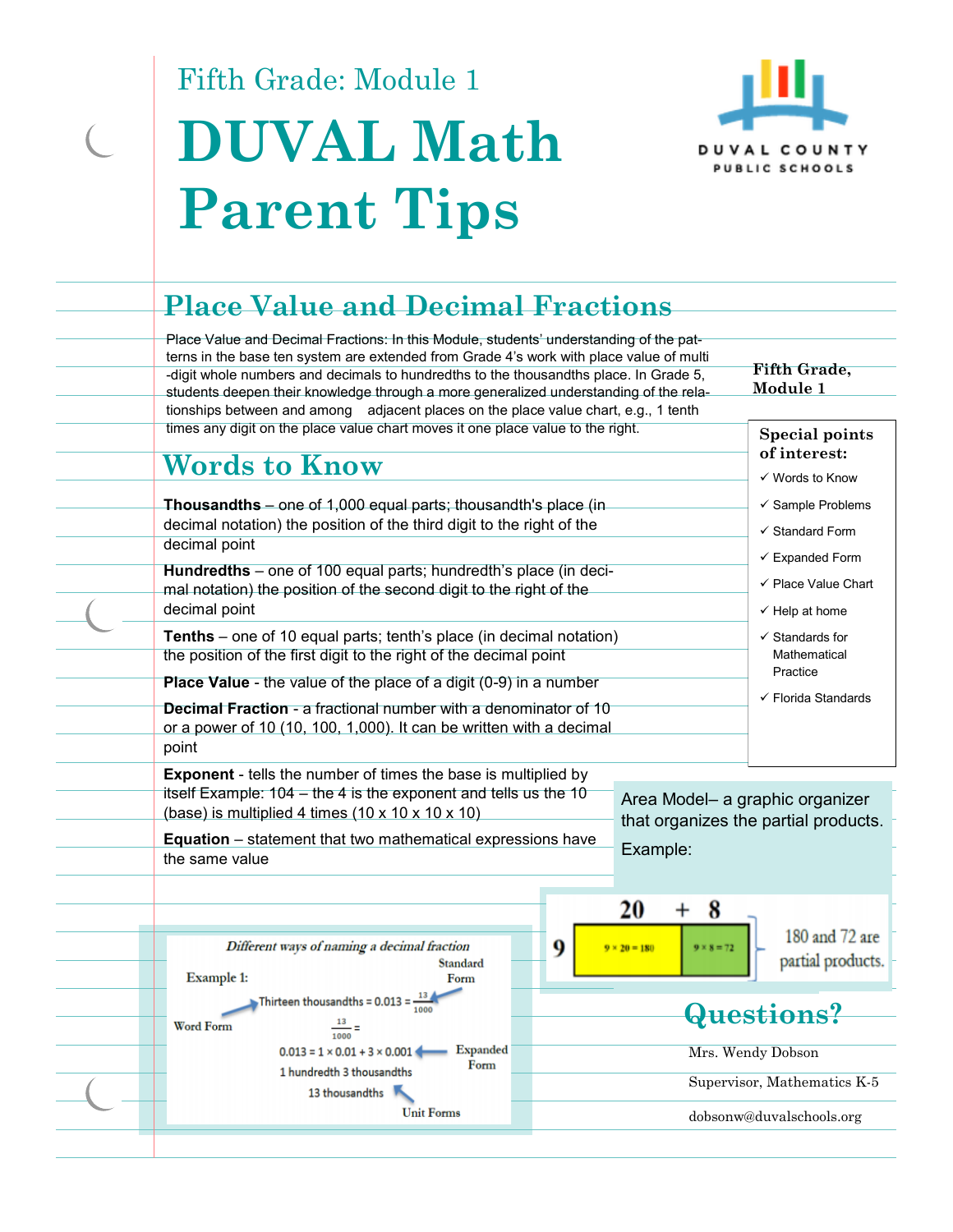## **Sample Problems**

#### Teacher says:

"Subtract 2 ones 3 thousandths from 7 ones 5 thousandths."

Students use a place value chart to solve.

|         |   | 7.005 |  |
|---------|---|-------|--|
|         |   | 2.003 |  |
| $\circ$ | ∩ | 5.002 |  |
|         |   |       |  |

#### **Decompose**

Decompose - showing the different ways a number can be separated into the most of each place value unit.

| tens | ones | tenths | hundredths |
|------|------|--------|------------|
|      |      | 9      |            |
|      | 52   | q      |            |
|      |      | 529    |            |

 $52.9 = 5$  tens 2 ones 9 tenths 52 ones 9 tenths 529 tenths

**The goal of DUVAL Math is to produce students who are not merely literate, but fluent, in mathematics. Your child has an exciting year of discovering the story of mathematics ahead!** 

### **Place Value**

Place Value Chart - In Module 1, students will make extensive use of place value tools, as they have done in earlier grade levels. Now, however, students work with the extended place value chart, which includes place values to the thousandths.

| Millions Hundred<br>Thousands | Ten<br>Thousands | Thousands Hundreds Tens |  | Ones | Tenths | Hundredths | Thousandths |
|-------------------------------|------------------|-------------------------|--|------|--------|------------|-------------|
|                               |                  |                         |  |      |        |            |             |
| ∼                             |                  |                         |  |      |        |            |             |

(Above) Place Value Chart, with the thousandths place

(Below) 27.346 on the chart

| tens | ones |   | tenths | hundredths | thousandths |  |
|------|------|---|--------|------------|-------------|--|
|      |      | _ |        |            |             |  |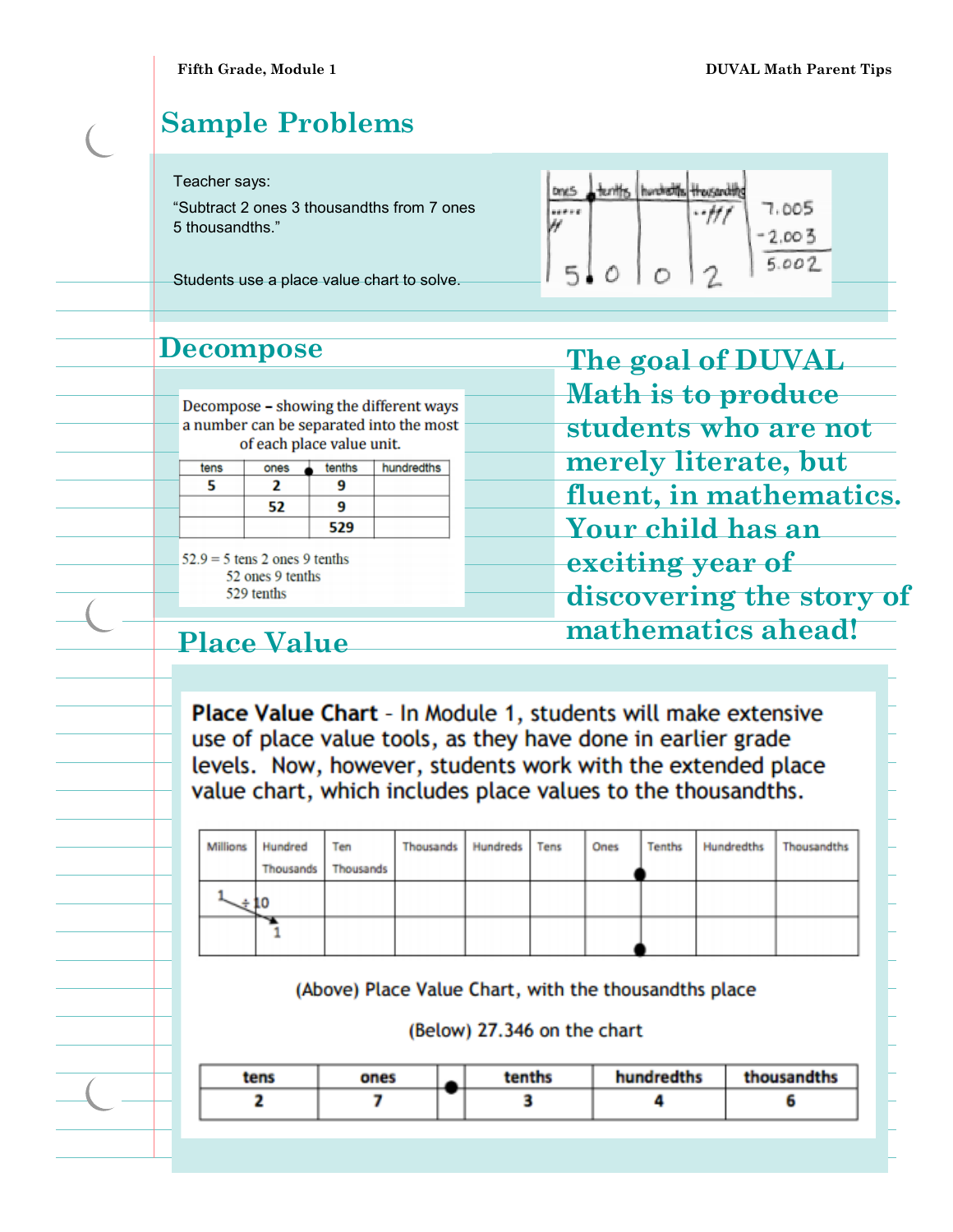





Create number cubes or spinners and have the student identify the place value and value of different digits in that number. • Roll or pick numbers to create decimals. Add, subtract, multiply, or divide the decimals. • Find the batting averages or other statistics in the sports section of a newspaper and add or subtract the statistics. • Estimate and find the sums and differences of items at the store and in restaurants. • Practice basic addition, subtraction, multiplication and division facts. • Roll or pick numbers to create decimals. Compare and order the numbers. • Choose a four-digit number. Multiply and divide by powers of 10 (10, 100, 1,000, etc.) by moving the decimal point left or right as appropriate.